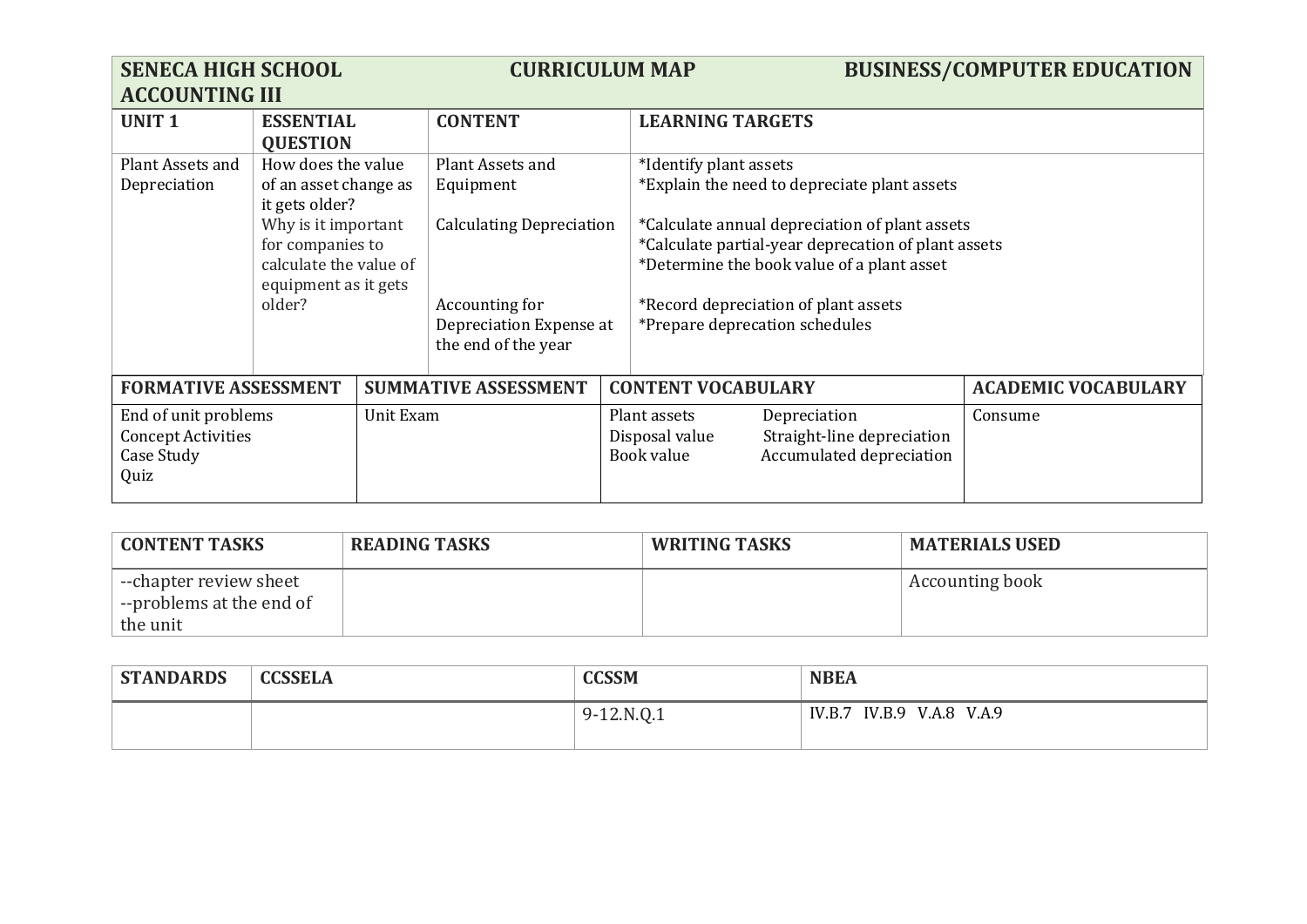| <b>SENECA HIGH SCHOOL</b><br><b>ACCOUNTING III</b>                                   |                                                                                                                                                         |  | <b>CURRICULUM MAP</b>                                                                                                                                                             |                                                                                                                                                                                                                                                                                                                                                                                                                                                                      | <b>BUSINESS/COMPUTER EDUCATION</b> |
|--------------------------------------------------------------------------------------|---------------------------------------------------------------------------------------------------------------------------------------------------------|--|-----------------------------------------------------------------------------------------------------------------------------------------------------------------------------------|----------------------------------------------------------------------------------------------------------------------------------------------------------------------------------------------------------------------------------------------------------------------------------------------------------------------------------------------------------------------------------------------------------------------------------------------------------------------|------------------------------------|
| <b>UNIT 2</b>                                                                        | <b>ESSENTIAL</b><br><b>QUESTION</b>                                                                                                                     |  | <b>CONTENT</b>                                                                                                                                                                    | <b>LEARNING TARGETS</b>                                                                                                                                                                                                                                                                                                                                                                                                                                              |                                    |
| Uncollectible<br>Accounts<br>Receivable                                              | What does a business<br>do when a debt<br>cannot be collected?<br>How can businesses<br>protect themselves<br>from accounts that<br>can't be collected? |  | The Direct Write-off<br>Method<br>The Allowance Method<br><b>Estimating Uncollectible</b><br><b>Accounts Receivable</b>                                                           | *Explain the methods used to write off uncollectible accounts<br>*Determine uncollectible accounts receivable<br>*Use the direct write-off method for uncollectible accounts<br>*Calculate bad debts expense<br>*Make an adjusting entry for uncollectible accounts<br>*Use the allowance method to record uncollectible accounts<br>*Record the collection of an account previously written off<br>*Describe two methods to estimate uncollectible accounts expense |                                    |
| <b>FORMATIVE ASSESSMENT</b>                                                          |                                                                                                                                                         |  | <b>SUMMATIVE ASSESSMENT</b>                                                                                                                                                       | <b>CONTENT VOCABULARY</b>                                                                                                                                                                                                                                                                                                                                                                                                                                            | <b>ACADEMIC VOCABULARY</b>         |
| End of unit problems<br>Unit Exam<br><b>Concept Activities</b><br>Case Study<br>Quiz |                                                                                                                                                         |  | Uncollectible account<br>Direct write-off method<br>Allowance method<br>Book value of accounts receivable<br>Percentage of net sales method<br>Aging of account receivable method | Prospective<br>Approximate<br>Assume                                                                                                                                                                                                                                                                                                                                                                                                                                 |                                    |

| <b>CONTENT TASKS</b>                                              | <b>READING TASKS</b> | <b>WRITING TASKS</b> | <b>MATERIALS USED</b> |
|-------------------------------------------------------------------|----------------------|----------------------|-----------------------|
| --chapter review sheet<br>$\overline{ }$ --problems at the end of |                      |                      | Accounting book       |
| the unit                                                          |                      |                      |                       |

| <b>STANDARDS</b> | <b>CCSSELA</b> | <b>CCSSM</b> | <b>NBEA</b>                 |  |
|------------------|----------------|--------------|-----------------------------|--|
|                  |                | $9-12.N.0.1$ | I.C.3 III.A.3 IV.B.2 VI.A.2 |  |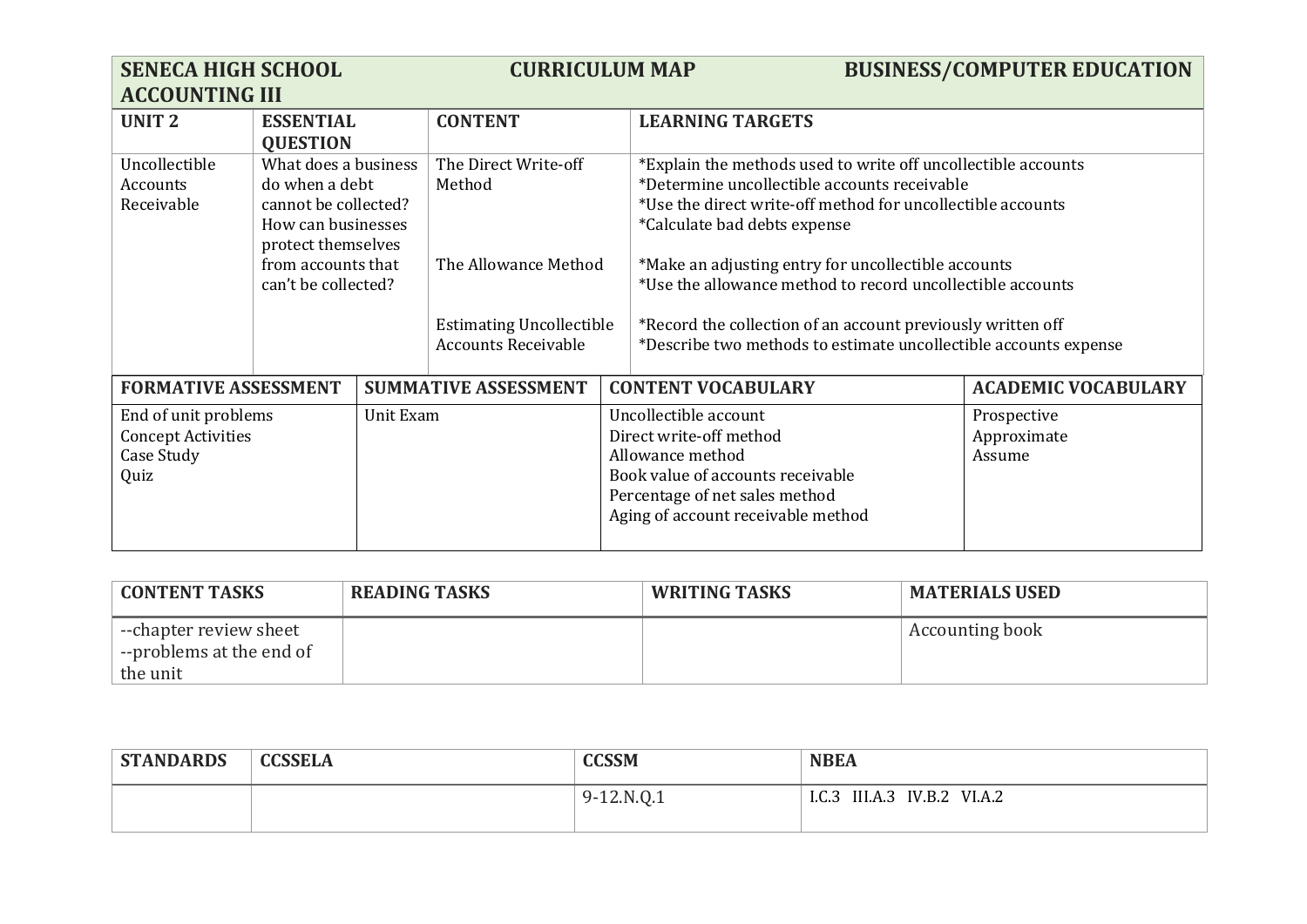| <b>SENECA HIGH SCHOOL</b><br><b>ACCOUNTING III</b>                      |                                                                                                       | <b>CURRICULUM MAP</b> |                                                   |                                                                                                                                                                                                                                                                                                                                           |                                                                                                                                                                                                                | <b>BUSINESS/COMPUTER EDUCATION</b> |                            |
|-------------------------------------------------------------------------|-------------------------------------------------------------------------------------------------------|-----------------------|---------------------------------------------------|-------------------------------------------------------------------------------------------------------------------------------------------------------------------------------------------------------------------------------------------------------------------------------------------------------------------------------------------|----------------------------------------------------------------------------------------------------------------------------------------------------------------------------------------------------------------|------------------------------------|----------------------------|
| <b>UNIT3</b>                                                            | <b>ESSENTIAL</b><br><b>QUESTION</b>                                                                   |                       | <b>CONTENT</b>                                    |                                                                                                                                                                                                                                                                                                                                           | <b>LEARNING TARGETS</b>                                                                                                                                                                                        |                                    |                            |
| Inventories                                                             | Why it is important<br>for companies to<br>keep track of<br>inventory and stick<br>with one inventory |                       | Determining the<br><b>Quantity of Inventories</b> |                                                                                                                                                                                                                                                                                                                                           | *Explain the importance of maintaining accurate inventory records<br>*Explain the difference between a periodic and a perpetual inventory<br>system<br>*Take a physical inventory count and record inventories |                                    |                            |
|                                                                         | method?                                                                                               |                       | Determining the Cost of<br>Inventories            |                                                                                                                                                                                                                                                                                                                                           | *Determine the cost of merchandise inventory using the specific<br>identification; first-in, first-out, last-in, first-out; and weighted average cost<br>methods                                               |                                    |                            |
|                                                                         |                                                                                                       |                       | Choosing an Inventory<br><b>Costing Method</b>    |                                                                                                                                                                                                                                                                                                                                           | *Assign a value of merchandise inventory using the lower-of-cost-or-market<br>rule<br>*Explain the accounting principles of consistency and conservatism                                                       |                                    |                            |
| <b>FORMATIVE ASSESSMENT</b>                                             |                                                                                                       |                       | <b>SUMMATIVE ASSESSMENT</b>                       |                                                                                                                                                                                                                                                                                                                                           | <b>CONTENT VOCABULARY</b>                                                                                                                                                                                      |                                    | <b>ACADEMIC VOCABULARY</b> |
| End of unit problems<br><b>Concept Activities</b><br>Case Study<br>Quiz |                                                                                                       | Unit Exam             |                                                   | Perpetual inventory system<br>Point-of-sale terminal<br>Online<br>Periodic inventory system<br>Specific identification method<br>First-in, first-out method (FIFO)<br>Last-in, first-out method (LIFO)<br>Weighted average cost method<br>Consistency principle<br>Lower-of-cost-or-market rule<br>Market value<br>Conservatism principle |                                                                                                                                                                                                                |                                    | Maintain                   |

| <b>CONTENT TASKS</b>                                           | <b>READING TASKS</b>                        | <b>WRITING TASKS</b> | <b>MATERIALS USED</b>               |
|----------------------------------------------------------------|---------------------------------------------|----------------------|-------------------------------------|
| --chapter review sheet<br>--problems at the end of<br>the unit | Read and analyze daily inventory<br>reports |                      | <b>Accounting book</b><br>Web links |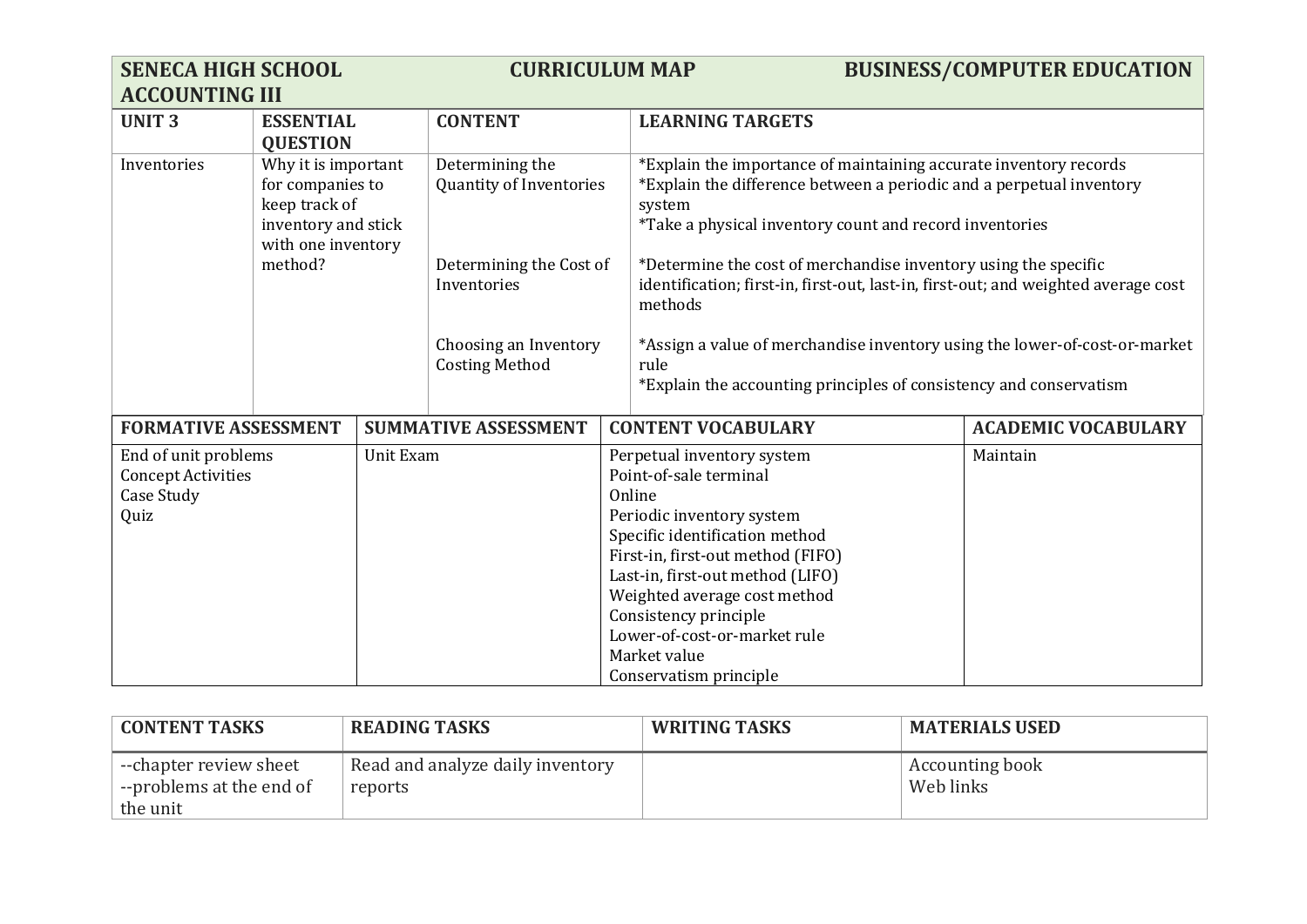| <b>STANDARDS</b> | <b>CCSSELA</b>                                                   | <b>CCSSM</b> | <b>NBEA</b>                |  |
|------------------|------------------------------------------------------------------|--------------|----------------------------|--|
|                  | Reading in Science and Technical<br>Subjects 11-12.3 and 11-12.6 | $9-12.N.Q.1$ | I.C.4 IV.B.3 IV.B.4 VI.A.2 |  |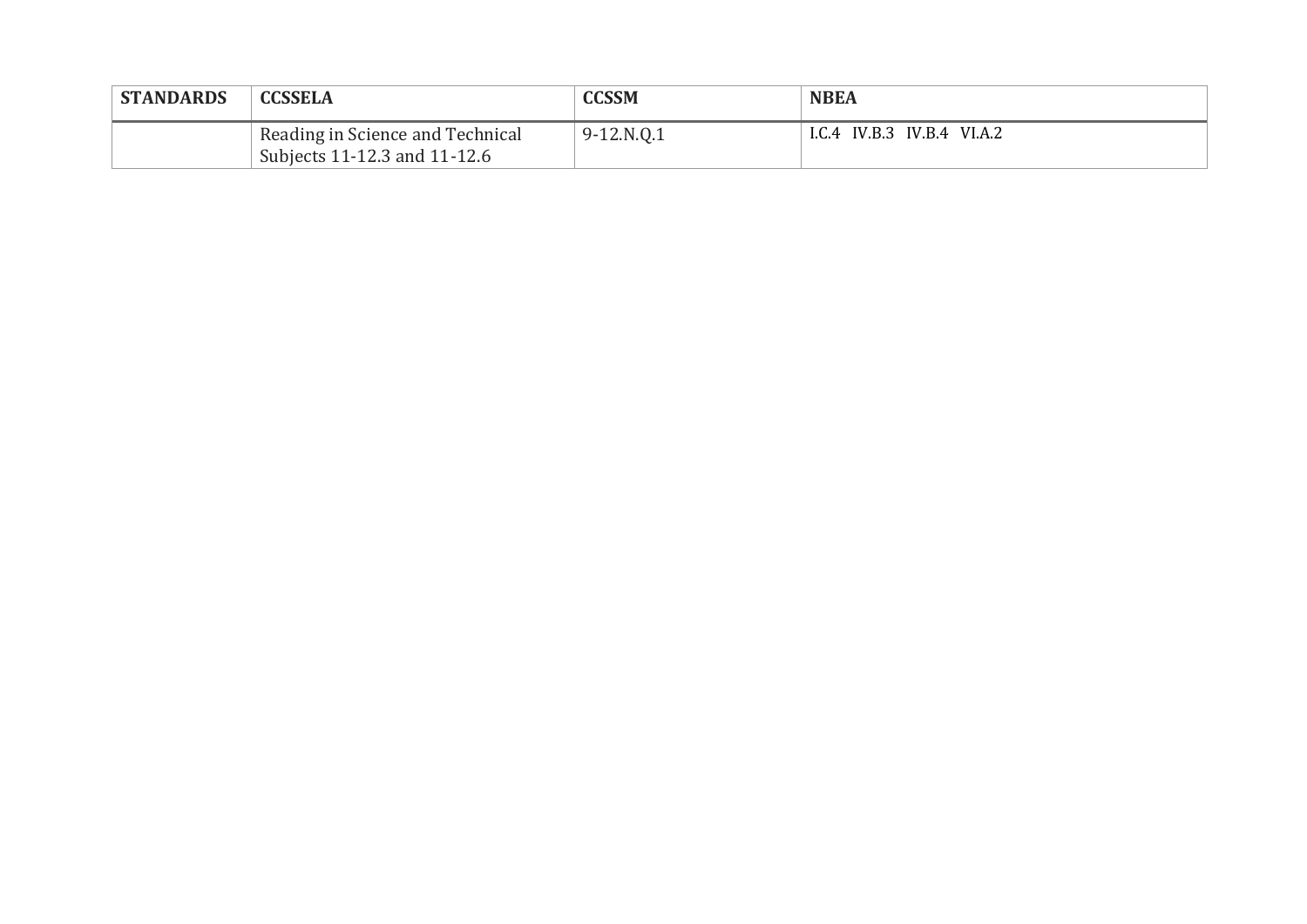| <b>SENECA HIGH SCHOOL</b>   |                               |           | <b>CURRICULUM MAP</b>        |                  |                                                                                                                                                                |                                                    | <b>BUSINESS/COMPUTER EDUCATION</b>                                        |
|-----------------------------|-------------------------------|-----------|------------------------------|------------------|----------------------------------------------------------------------------------------------------------------------------------------------------------------|----------------------------------------------------|---------------------------------------------------------------------------|
| <b>ACCOUNTING III</b>       |                               |           |                              |                  |                                                                                                                                                                |                                                    |                                                                           |
| <b>UNIT4</b>                | <b>ESSENTIAL</b>              |           | <b>CONTENT</b>               |                  | <b>LEARNING TARGETS</b>                                                                                                                                        |                                                    |                                                                           |
|                             | <b>QUESTION</b>               |           |                              |                  |                                                                                                                                                                |                                                    |                                                                           |
| Notes Payable               | How do businesses             |           | <b>Promissory Notes</b>      |                  | *Explain how businesses use promissory notes                                                                                                                   |                                                    |                                                                           |
| and Receivable              | borrow and lend<br>money?     |           |                              |                  | *Calculate and record notes payable and notes receivable                                                                                                       |                                                    |                                                                           |
|                             |                               |           | Notes Payable                |                  |                                                                                                                                                                |                                                    | *Explain the difference between interest-bearing and non-interest-bearing |
|                             | How can borrowing             |           |                              |                  | notes                                                                                                                                                          |                                                    |                                                                           |
|                             | and lending affect the        |           |                              |                  | *Journalize transactions involving notes payable                                                                                                               |                                                    |                                                                           |
|                             | way companies do<br>business? |           |                              |                  | *Journalize transactions involving notes receivable                                                                                                            |                                                    |                                                                           |
|                             |                               |           |                              |                  |                                                                                                                                                                |                                                    |                                                                           |
|                             |                               |           |                              |                  |                                                                                                                                                                |                                                    |                                                                           |
| <b>FORMATIVE ASSESSMENT</b> |                               |           | <b>SUMMATIVE ASSESSMENT</b>  |                  | <b>CONTENT VOCABULARY</b>                                                                                                                                      |                                                    | <b>ACADEMIC VOCABULARY</b>                                                |
| End of unit problems        |                               | Unit Exam |                              |                  | Promissory note                                                                                                                                                | Notes Payable                                      | Principal                                                                 |
| <b>Concept Activities</b>   |                               |           |                              | Notes receivable |                                                                                                                                                                |                                                    | Term                                                                      |
|                             |                               |           |                              | Face value       |                                                                                                                                                                |                                                    |                                                                           |
|                             |                               |           |                              |                  |                                                                                                                                                                | Payee                                              | Interest                                                                  |
|                             |                               |           |                              |                  |                                                                                                                                                                |                                                    |                                                                           |
|                             |                               |           |                              |                  |                                                                                                                                                                |                                                    |                                                                           |
|                             |                               |           |                              |                  |                                                                                                                                                                |                                                    |                                                                           |
|                             |                               |           |                              |                  |                                                                                                                                                                |                                                    |                                                                           |
|                             |                               |           |                              |                  |                                                                                                                                                                |                                                    |                                                                           |
|                             |                               |           |                              |                  |                                                                                                                                                                |                                                    |                                                                           |
| Case Study<br>Quiz          |                               |           | Notes Accounts<br>Receivable |                  | Issue date<br>Maturity date<br>Maker<br>Maturity value<br>Bank discount<br>Other expense<br>Interest-bearing note payable<br>Non-interest-bearing note payable | long-term liabilities<br>Proceeds<br>Other revenue | Interest rate                                                             |

| <b>CONTENT TASKS</b>                               | <b>READING TASKS</b>              | <b>WRITING TASKS</b> | <b>MATERIALS USED</b>               |
|----------------------------------------------------|-----------------------------------|----------------------|-------------------------------------|
| --chapter review sheet<br>--problems at the end of | Read and analyze promissory notes |                      | <b>Accounting book</b><br>Web links |
| the unit                                           |                                   |                      |                                     |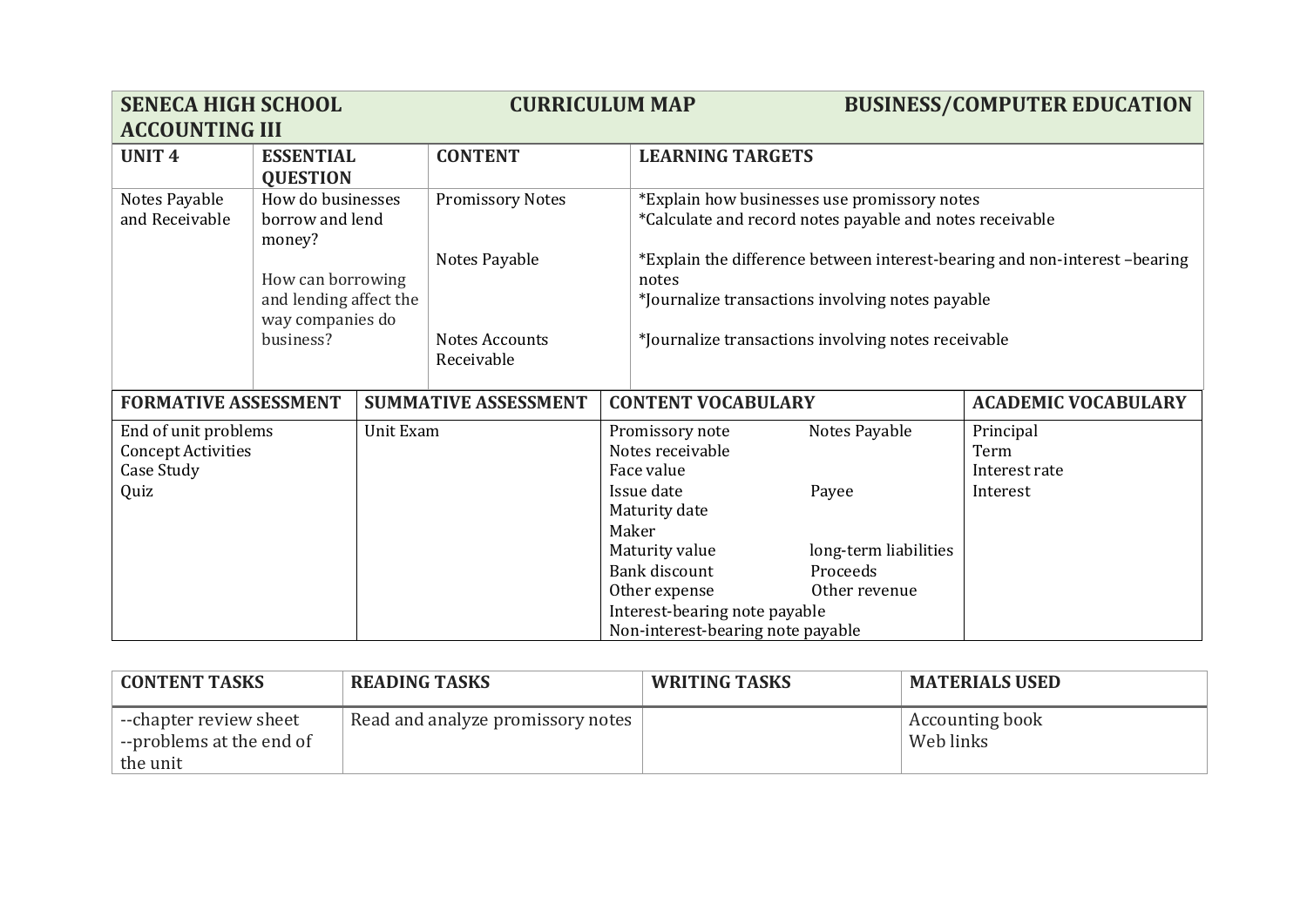| <b>STANDARDS</b> | <b>CCSSELA</b>                                                   | CCSSM | <b>NBEA</b>                  |  |
|------------------|------------------------------------------------------------------|-------|------------------------------|--|
|                  | Reading in Science and Technical<br>Subjects 11-12.3 and 11-12.6 |       | I.A.4 III.A.6 III.A.7 IV.C.5 |  |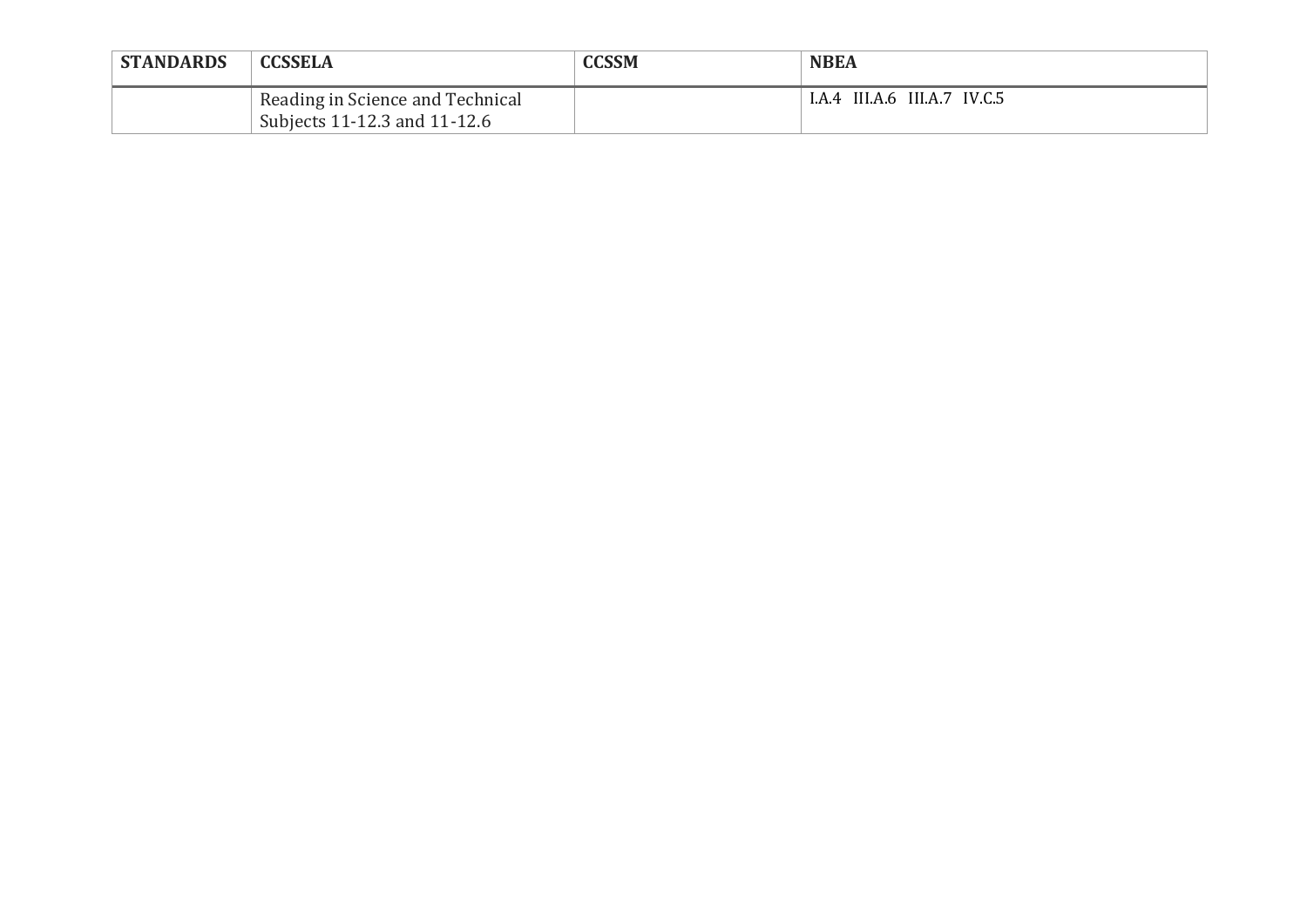| <b>SENECA HIGH SCHOOL</b><br><b>ACCOUNTING III</b>                                   |                                                                                                       |  | <b>CURRICULUM MAP</b>                                                                    |                                        |                                                                                                                                                                                                                                                                                  |                                 | <b>BUSINESS/COMPUTER EDUCATION</b> |
|--------------------------------------------------------------------------------------|-------------------------------------------------------------------------------------------------------|--|------------------------------------------------------------------------------------------|----------------------------------------|----------------------------------------------------------------------------------------------------------------------------------------------------------------------------------------------------------------------------------------------------------------------------------|---------------------------------|------------------------------------|
| <b>UNIT 5</b>                                                                        | <b>ESSENTIAL</b><br><b>QUESTION</b>                                                                   |  | <b>CONTENT</b>                                                                           |                                        | <b>LEARNING TARGETS</b>                                                                                                                                                                                                                                                          |                                 |                                    |
| Introduction to<br>Partnerships                                                      | How do partnerships<br>operate?<br>Why is important to<br>have a written<br>partnership<br>agreement? |  | Partnership<br>Characteristics and<br>Partners' Equity<br>Division of Income and<br>Loss |                                        | *Identify the characteristics of a partnership<br>*Identify the various accounting functions involved with a partnership<br>*Account for investments in a partnership<br>*Account for partners' withdrawals<br>*Allocate profits and losses to the partners by different methods |                                 |                                    |
| <b>FORMATIVE ASSESSMENT</b>                                                          |                                                                                                       |  | <b>SUMMATIVE ASSESSMENT</b>                                                              |                                        | <b>CONTENT VOCABULARY</b>                                                                                                                                                                                                                                                        |                                 | <b>ACADEMIC VOCABULARY</b>         |
| End of unit problems<br>Unit Exam<br><b>Concept Activities</b><br>Case Study<br>Quiz |                                                                                                       |  |                                                                                          | Partnership agreement<br>Mutual agency |                                                                                                                                                                                                                                                                                  | Professional<br>Unique<br>Cease |                                    |

| <b>CONTENT TASKS</b>                               | <b>READING TASKS</b> | <b>WRITING TASKS</b> | <b>MATERIALS USED</b> |
|----------------------------------------------------|----------------------|----------------------|-----------------------|
| --chapter review sheet<br>--problems at the end of |                      |                      | Accounting book       |
| the unit                                           |                      |                      |                       |

| <b>STANDARDS</b> | <b>CCSSELA</b> | <b>CCSSM</b> | <b>NBEA</b>                         |  |
|------------------|----------------|--------------|-------------------------------------|--|
|                  |                |              | I.C.5<br>VI.A.2<br>1.C.4<br>II.A.14 |  |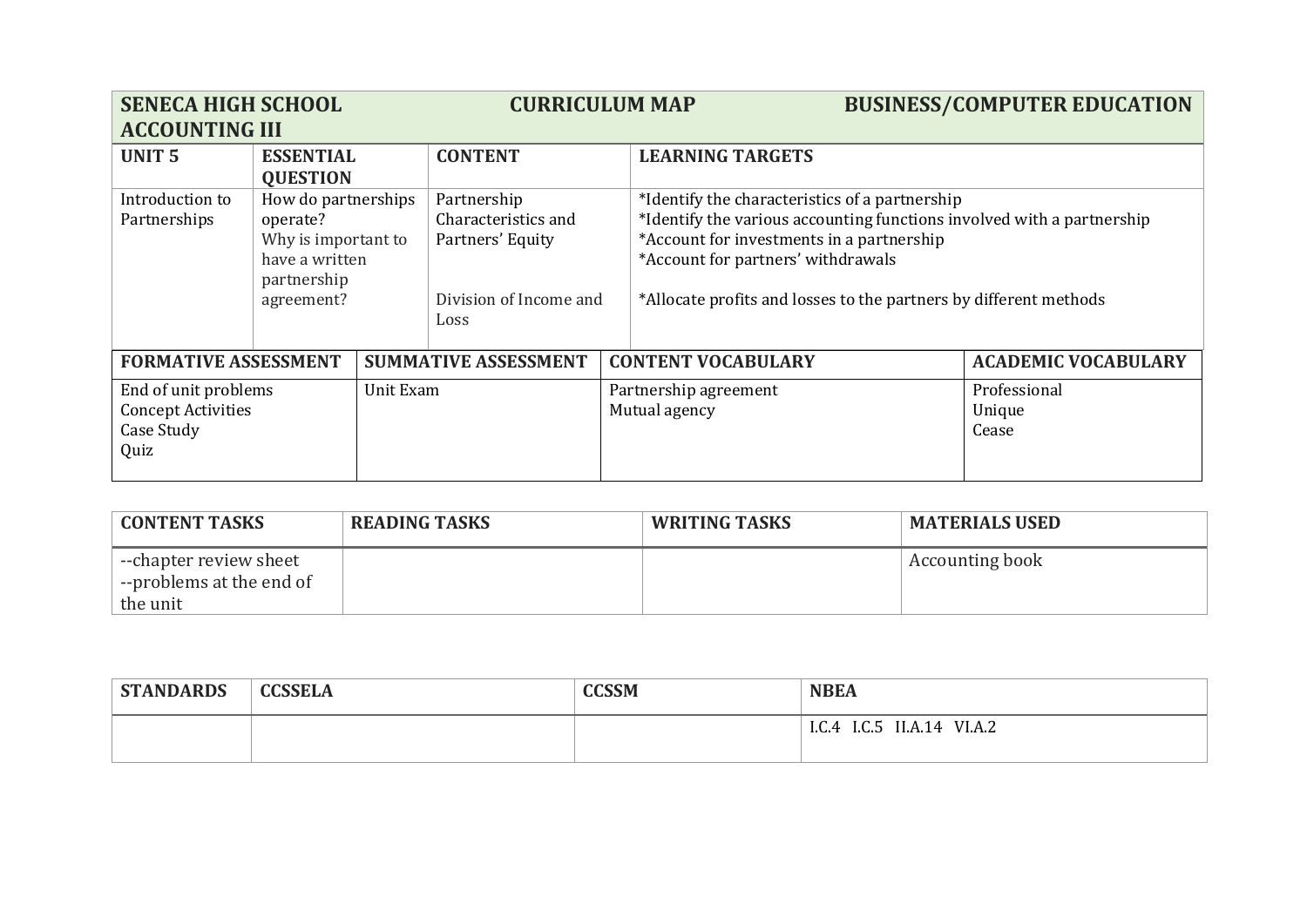| <b>SENECA HIGH SCHOOL</b>                                                            |                                                                                                                                 |                                                                        | <b>CURRICULUM MAP</b>                                                        |                                                                                                                                                                                                                                                                                                           | <b>BUSINESS/COMPUTER EDUCATION</b> |
|--------------------------------------------------------------------------------------|---------------------------------------------------------------------------------------------------------------------------------|------------------------------------------------------------------------|------------------------------------------------------------------------------|-----------------------------------------------------------------------------------------------------------------------------------------------------------------------------------------------------------------------------------------------------------------------------------------------------------|------------------------------------|
| <b>ACCOUNTING III</b><br><b>UNIT 6</b>                                               | <b>ESSENTIAL</b><br><b>QUESTION</b>                                                                                             |                                                                        | <b>CONTENT</b>                                                               | <b>LEARNING TARGETS</b>                                                                                                                                                                                                                                                                                   |                                    |
| Financial<br>Statements and<br>Liquidation of a<br>Partnership                       | What happens when<br>a partnership ends?<br>Why is it important<br>to keep accurate<br>finical statements for<br>a partnership? |                                                                        | Financial statements for<br>a partnership<br>Liquidation of a<br>partnership | *Prepare an income statement for a partnership<br>*Prepare a statement of changes in partners' equity<br>*Prepare the Partners' Equity section of a balance sheet<br>*Account for liquidation losses<br>*Account for partnership liquidation gains<br>*Prepare the final entry to liquidate a partnership |                                    |
| <b>FORMATIVE ASSESSMENT</b>                                                          |                                                                                                                                 |                                                                        | <b>SUMMATIVE ASSESSMENT</b>                                                  | <b>CONTENT VOCABULARY</b>                                                                                                                                                                                                                                                                                 | <b>ACADEMIC VOCABULARY</b>         |
| End of unit problems<br>Unit Exam<br><b>Concept Activities</b><br>Case Study<br>Quiz |                                                                                                                                 | Statement of changes in partners' equity<br>Dissolution<br>Liquidation |                                                                              | Termination                                                                                                                                                                                                                                                                                               |                                    |

| <b>CONTENT TASKS</b>                                           | <b>READING TASKS</b>                                      | <b>WRITING TASKS</b> | <b>MATERIALS USED</b> |
|----------------------------------------------------------------|-----------------------------------------------------------|----------------------|-----------------------|
| --chapter review sheet<br>--problems at the end of<br>the unit | Read and analyze financial<br>statements for partnerships |                      | Accounting book       |

| <b>STANDARDS</b> | <b>CCSSELA</b>                                                   | CCSSM      | <b>NBEA</b>                  |
|------------------|------------------------------------------------------------------|------------|------------------------------|
|                  | Reading in Science and Technical<br>Subjects 11-12.3 and 11-12.6 | 9-12.N.Q.1 | II.A.7 II.A.15 IV.A.2 VI.A.2 |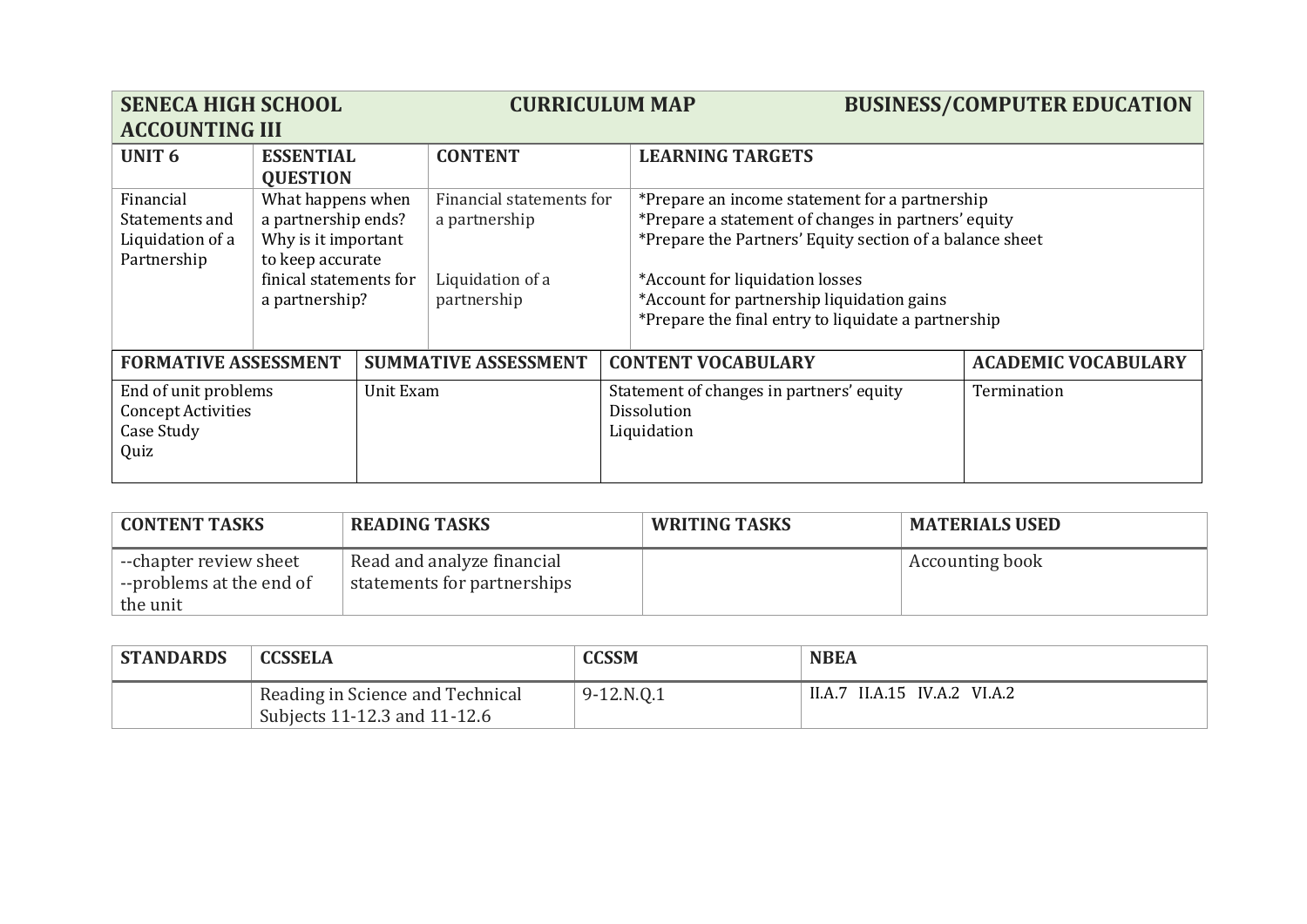| <b>SENECA HIGH SCHOOL</b>   |                      | <b>CURRICULUM MAP</b> |                             | <b>BUSINESS/COMPUTER EDUCATION</b> |                                                                                                                                                  |                            |  |
|-----------------------------|----------------------|-----------------------|-----------------------------|------------------------------------|--------------------------------------------------------------------------------------------------------------------------------------------------|----------------------------|--|
| <b>ACCOUNTING III</b>       |                      |                       |                             |                                    |                                                                                                                                                  |                            |  |
| <b>UNIT7</b>                | <b>ESSENTIAL</b>     |                       | <b>CONTENT</b>              |                                    | <b>LEARNING TARGETS</b>                                                                                                                          |                            |  |
|                             | <b>QUESTION</b>      |                       |                             |                                    |                                                                                                                                                  |                            |  |
| Ethics in                   | How do ethics affect |                       | The Nature of Ethics        |                                    | *Explain the meaning of ethics                                                                                                                   |                            |  |
| Accounting                  | the success of a     |                       |                             |                                    | *Describe the components of business ethics                                                                                                      |                            |  |
|                             | business?            |                       |                             |                                    | *Identify the role of the accountant in business ethics                                                                                          |                            |  |
|                             |                      |                       |                             |                                    | *Discuss how ethical behavior benefits individuals, businesses, and society                                                                      |                            |  |
|                             |                      |                       | Ethics in the Accounting    |                                    |                                                                                                                                                  |                            |  |
|                             |                      |                       | Profession                  |                                    | *Explain the key principles an accountant is expected to follow<br>*Identify the accounting organizations that establish codes of ethics for the |                            |  |
|                             |                      |                       |                             |                                    | profession                                                                                                                                       |                            |  |
|                             |                      |                       |                             |                                    | *Describe the Sarbanes-Oxley Act                                                                                                                 |                            |  |
|                             |                      |                       |                             |                                    |                                                                                                                                                  |                            |  |
| <b>FORMATIVE ASSESSMENT</b> |                      |                       | <b>SUMMATIVE ASSESSMENT</b> |                                    | <b>CONTENT VOCABULARY</b>                                                                                                                        | <b>ACADEMIC VOCABULARY</b> |  |
| End of unit problems        |                      | Unit Exam             |                             | Ethics                             |                                                                                                                                                  | Encounter                  |  |
| <b>Concept Activities</b>   |                      |                       |                             |                                    | <b>Business ethics</b>                                                                                                                           | Policies                   |  |
| Case Study                  |                      |                       |                             |                                    | Code of ethics                                                                                                                                   | Conflict                   |  |
| Quiz                        |                      |                       |                             |                                    | Ethics officer                                                                                                                                   | <b>Obvious</b>             |  |
|                             |                      |                       |                             |                                    | Objectivity                                                                                                                                      | Voluntarily                |  |
|                             |                      |                       |                             |                                    |                                                                                                                                                  | Principles                 |  |
|                             |                      |                       |                             |                                    |                                                                                                                                                  | Implement                  |  |
|                             |                      |                       |                             |                                    |                                                                                                                                                  | Confidentiality            |  |
|                             |                      |                       |                             |                                    |                                                                                                                                                  | Integrity                  |  |
|                             |                      |                       |                             |                                    |                                                                                                                                                  | Independence<br>Competence |  |
|                             |                      |                       |                             |                                    |                                                                                                                                                  |                            |  |

| <b>CONTENT TASKS</b>     | <b>READING TASKS</b>              | <b>WRITING TASKS</b>          | <b>MATERIALS USED</b> |
|--------------------------|-----------------------------------|-------------------------------|-----------------------|
| --chapter review sheet   | Find current online news articles | Type up a summary of the      | Accounting book       |
| --problems at the end of | that deals with ethical issues in | articles and present to class | Microsoft Office      |
| the unit                 | business                          |                               | Web links             |
|                          | Analyze the Preamble to the       | Reflect on the principles     |                       |
|                          | principles sections of the AICPA  |                               |                       |
|                          | code of professional conduct      |                               |                       |